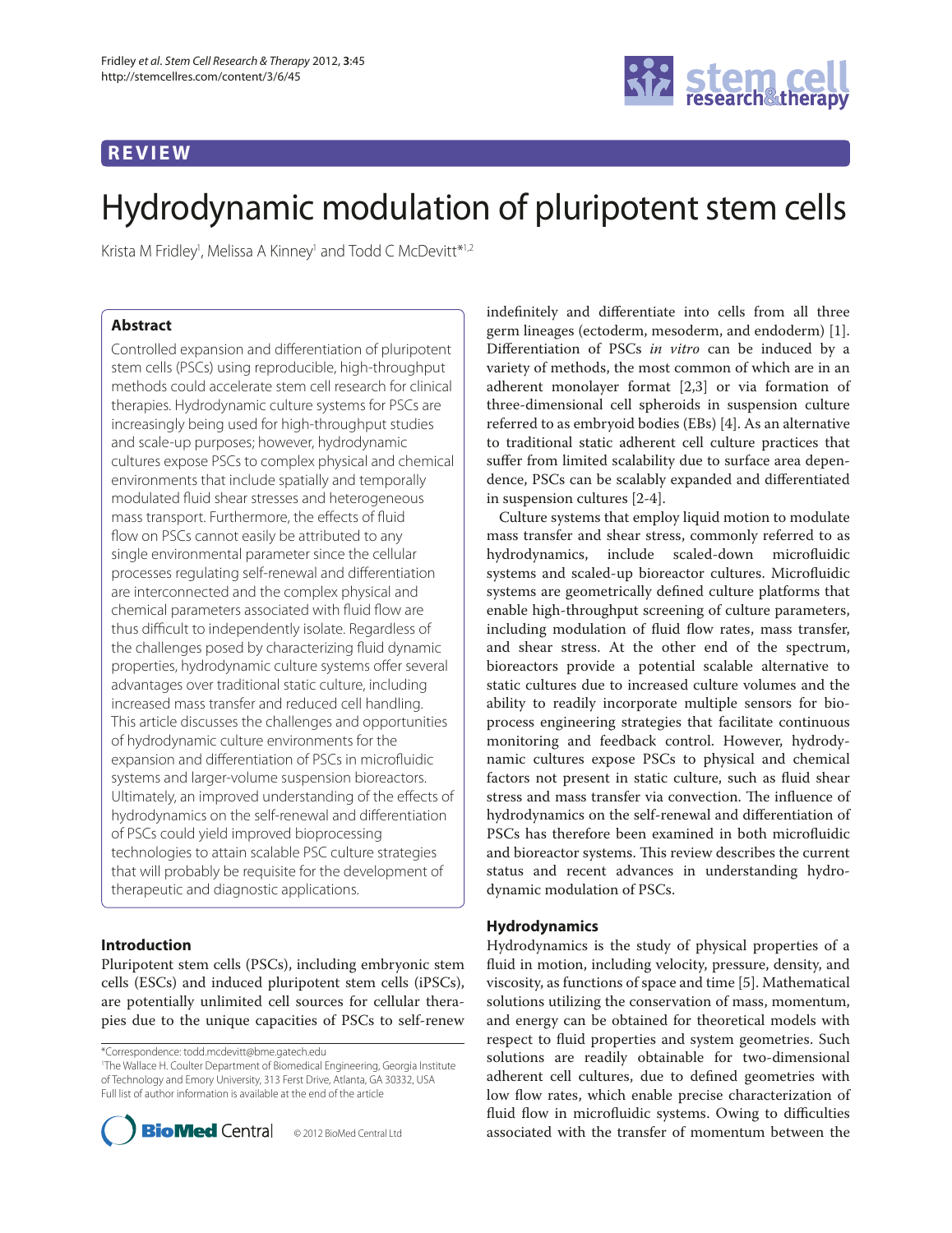

two-phase flow of solid suspension cells moving within the liquid medium, extensive work has been conducted to analyze fluid dynamics in bioreactors. Dimensionless numbers can be used to describe flow regimes; for example, the Reynolds number is used to describe laminar and turbulent flow regimes. However, important parameters, such as the mixing rate and growth factor concentrations, must be determined and similitude must be met in order to use dimensional analysis for scale-up. Experimental techniques such as particle image velocimetry have been used to characterize the three-dimensional fluid flow within bioreactors  $[6,7]$ . Computational fluid dynamics techniques can simulate fluid flow to solve equations governing fluid motion  $[8,9]$ , due to the difficulties associated with obtaining exact numerical solutions to the Navier–Stokes equations for turbulent flow. The complexities of hydrodynamic conditions, including intricate geometries, and spatial and temporal variations of turbulent flow, create challenges for examining the specific effects of individual hydrodynamic parameters on stem cell expansion and differentiation.

Hydrodynamic culture systems include microfluidic systems and bioreactors that employ external agitation (rotating wall or orbiting vessels) or internal agitation (stirred-flask/impeller bioreactors) (Figure 1). Although hydrodynamic effects can be broadly categorized as physical and chemical, the cellular processes regulating the balance of self-renewal and differentiation are often interconnected and thus cannot easily be attributed to a single parameter. Additionally, different culture systems exhibit complex changes in multiple parameters of the fluid flow and shear stress profiles, making it difficult to directly compare the hydrodynamic effects on stem cells between different bioreactors. For example, stirred flasks create turbulent flows (Reynolds number  $>1,000$ ) with high shear stress  $(\tau > 1 \text{ dyn/cm}^2)$  whereas rotating wall vessels maintain laminar flows (Reynolds number <100) with low shear stress ( $\tau$  <1 dyn/cm<sup>2</sup>), and exact values of Reynolds number and shear stress vary with rotation speed or location in the culture system [6,10,11]. Microfluidic systems with laminar flows (Reynolds number  $(100)$  and physiological shear stresses (τ  $(20 \text{ dyn/cm}^2)$ ) are ideal for high-throughput screening and mechanistic studies with precise control and manipulation of fluid properties [12-14]. In contrast, bioreactor systems are generally more amenable to scale-up in bioprocessing; however, the caveat is that hydrodynamic properties become increasingly heterogeneous as the reactor volume increases. Ultimately, microfluidic systems may provide improved understanding of important hydrodynamic culture effects on PSCs, which can then be translated to larger-volume bioreactors for scalable, bioprocessing applications.

## **Hydrodynamics at the microscale**

Fluid flow in microfluidic systems is driven by external pressure, mechanical pumps, or pneumatic-driven pumps. Although mixing via advection between parallel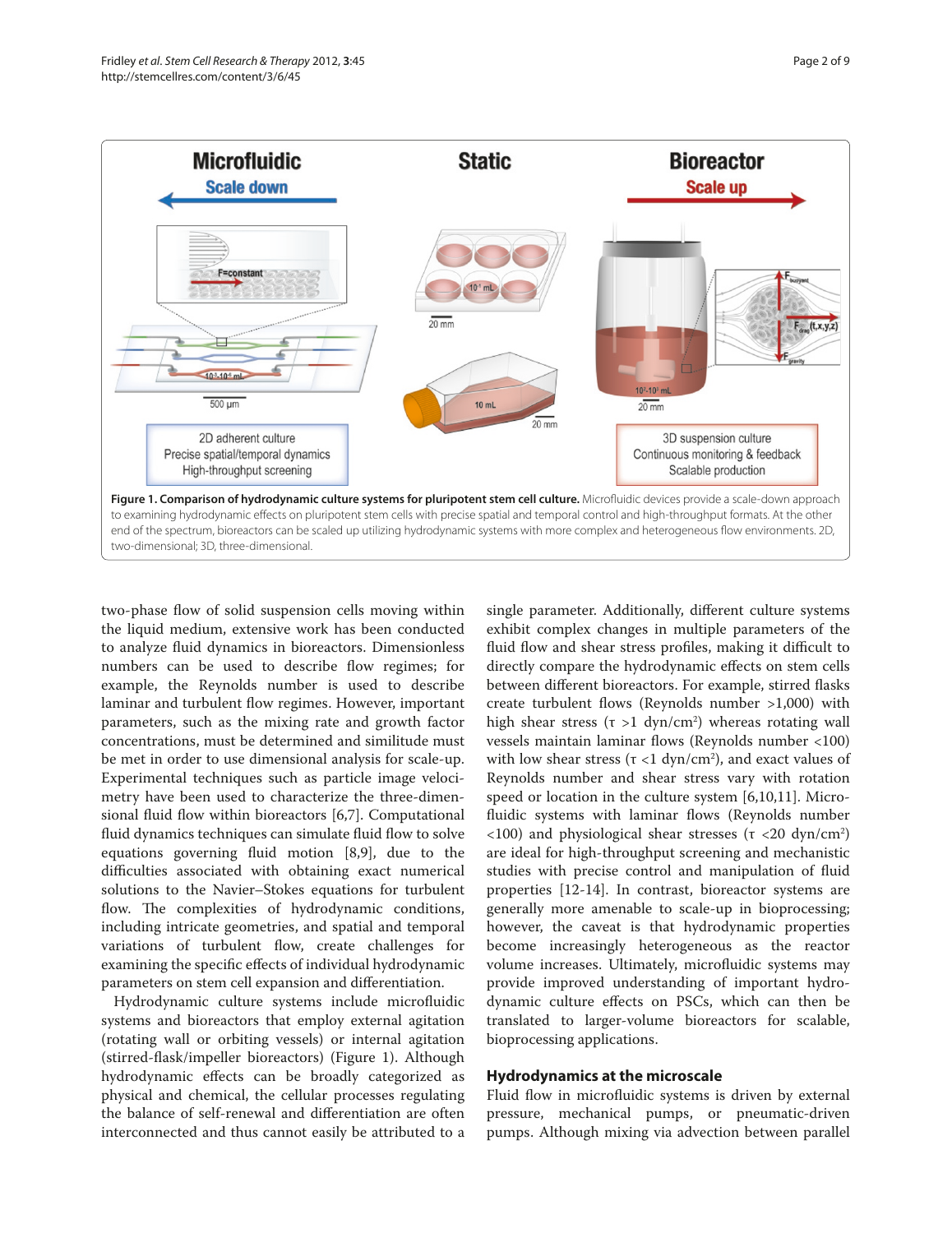

laminar flow streams is limited, microfluidic systems can generate gradients via diffusion with given morphogen(s) to replicate chemical concentration profiles comparable with those experienced by cells *in vivo*, thereby mimicking characteristics of embryonic development. Additionally, microfluidic systems enable more systematic characterization of heterogeneous stem cell populations via single cell analysis [15] and perturbation of cell–cell and cell–material interactions [16]. Furthermore, microfluidic devices provide high-throughput formats to examine hydrodynamic effects on PSCs in a cost-effective manner, using fewer cells and much less reagent compared with suspension bioreactors (Figure 2).

## **Self-renewal**

In most microfluidic perfusion cultures, fresh medium flows through the system continuously, with the intent of increasing cell growth by providing nutrients and removing waste products. A microfluidic system used for expansion of human ESCs demonstrated maintenance of the pluripotency marker TG30 (CD9) over 7 days for the range of flow rates (3.6 to 44.3 ml/hour) investigated [17]. However, only a narrow range of flow rates (20.8 and 31.3 ml/hour) exhibited rates of human ESC expansion comparable with those for static cultures. Conditions at the lowest flow rate (3.6 ml/hour), with a Péclet number for glucose <1, demonstrated a reduced cell expansion

and altered morphology [17], suggesting that decreased flow rates with lower nutrient renewal and waste depletion diminish PSC expansion. In contrast, reduced expansion of cells at high flow rates (44. ml/hour) suggested that fluid shear was detrimental to cell growth.

Although mass transfer and fluid flow are often interrelated, a microfluidic platform was used to compare cell growth upon removal or delivery of cell-secreted factors [14,18,19]. Mouse ESC colony growth and Nanog expression were reduced when cultured under a range of shear stresses (0.063 to 16  $dyn/cm<sup>2</sup>$ ) with fresh media, but not when cultured in ESC-conditioned medium at the same shear stress values, demonstrating that expansion was mediated by convective transport of soluble factors and not simply by shear stress. However, an epiblast-like phenotype, expressing Fgf5, was increased in response to shear application [14], demonstrating that shear stress elicits phenotypic changes in mouse ESCs. Even in the presence of bone morphogenetic protein 4 and leukemia inhibitory factor, which maintain the pluripotency of mouse cells in static culture, the removal of cell-secreted factors by hydrodynamic perfusion inhibited extracellular matrix remodeling and caused mouse ESCs to spontaneously differentiate [19]. Furthermore, the importance of autocrine and paracrine factors for maintaining pluripotency has been demonstrated both computationally, based on a combination of a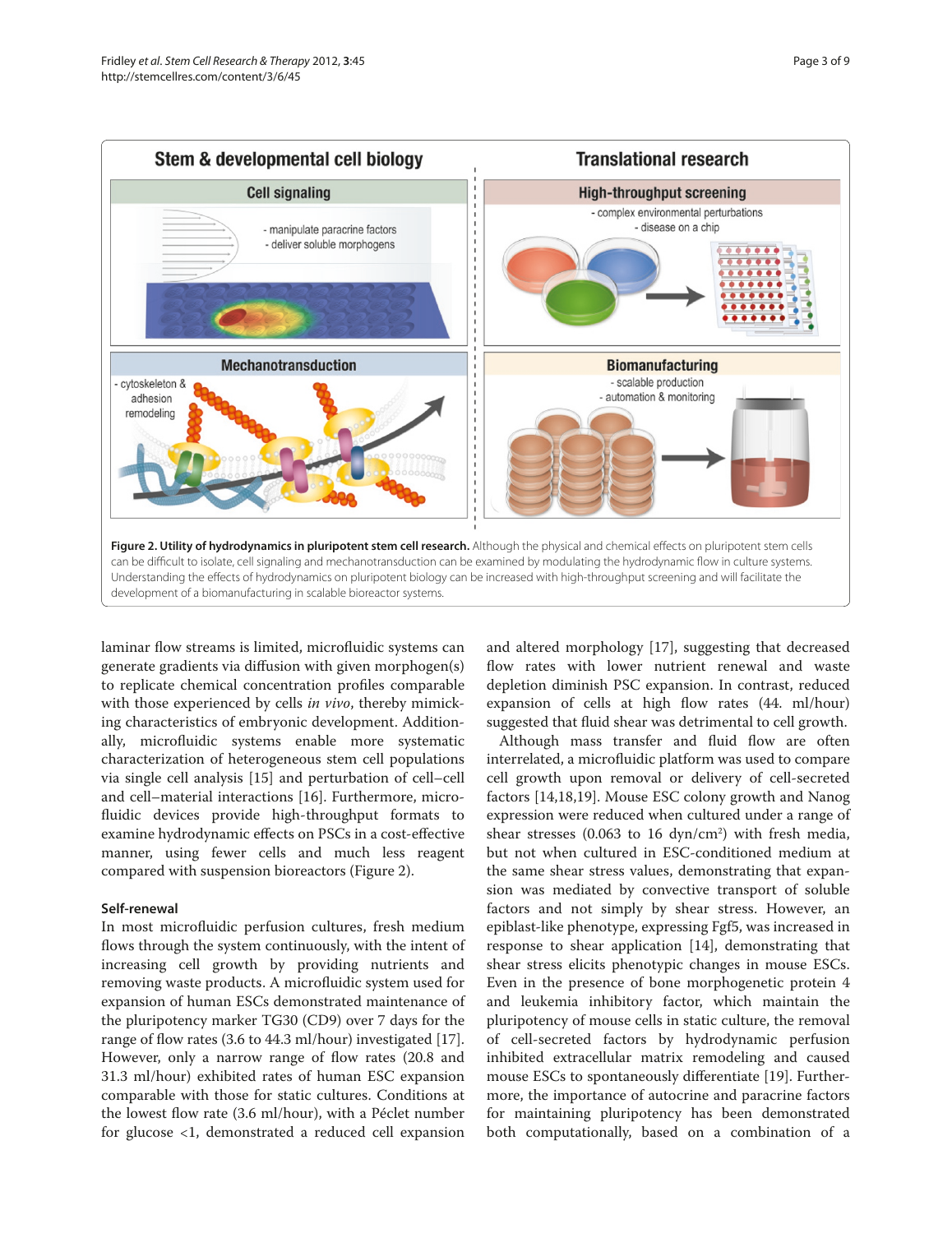stochastic three-dimensional Brownian dynamics simulation of ligand movement and a deterministic model of ligand-mediated signaling, and experimentally, where flow-dependent changes in endogenously secreted gp130activating ligands impacted heterogeneity in signaling activation of signal transducer and activator of transcription 3 [20]. Altogether, these studies demonstrate that although shear stress alone can induce phenotypic changes, fluid flow can also modulate the transport of cell-secreted factors, thereby altering PSC pluripotency (Figure 2).

#### **Differentiation**

Shear stress is generated *in vivo* by blood flow throughout the vasculature, as well as in the lymphatic and glomerular systems, and therefore has been investigated for differentiation of PSCs, particularly towards hematopoietic and endothelial lineages. Before the advent of microfluidic technologies, parallel-plate chamber systems were commonly used to examine the effects of controlled shear stresses on cell physiology. Applied shear stresses comparable with physiologic levels in embryonic dorsal aorta (5 dyn/cm<sup>2</sup>) and in large vessels (15 dyn/cm<sup>2</sup>) have demonstrated increased hematopoietic [21] and endothelial [22] differentiation of mouse ESCs, respectively. Additionally, the mechanisms of shear-induced PSC responses, which lead to vascular endothelial cell-specific markers and tight junction gene expression, was mediated by cell surface heparan sulfate proteoglycan [23]. In addition to dependence on shear stress magnitude, shear stress induced a time-dependent and reversible increase in the expression of an arterial endothelial cell marker (ephrinB2) [24], indicating that cellular phenotypes may be dynamically altered, thereby suggesting significant implications for matching of *in vitro* culture environmental conditions with *in vivo* transplantation sites for the translation of PSCs in cellular therapies. Perfusion cultures also induced increased albumin secretion and urea production in human ESC-derived hepatic cells compared with static cultures [25], demonstrating the importance of hydrodynamics for generating functional differentiated cells and tissues. Although these studies establish a foundation for the isolation of shear stress effects on differentiation of PSCs, the effects of shear stress on the differentiated progeny of PSCs and PSCderived tissue constructs will also be important for tissue engineering, as they will probably be present in hydrodynamic conditions created in bioreactors as well as *in vivo*.

Microfluidic systems can deliver proteins and signaling molecules with precise spatial and temporal control that mimics the establishment and maintenance of concentration gradients present within developing tissues [26]. For example, decreasing concentration gradients of Wnt3a demonstrated proportional decreases in β-catenin signaling in three regions of the microfluidic device perpendicular to the delivery of Wnt3a, using (A375) cells expressing a Wnt/β-catenin reporter [26]. In addition, different cytokine solutions (sonic hedgehog with fibroblast growth factor 8 or bone morphogenetic protein 4) differentiated human ESC-derived neural progenitor cells into neuronal cell body clusters and neurite bundles proportional to Sonic hedgehog concentrations in a gradient chip device [27]. Furthermore, delivery of retinoic acid using a Y-channel device design with laminar flow of different adjacent culture media compositions resulted in hemispherical neural differentiation patterns within EBs [12]. Hence, concentration gradients presented by microfluidic devices can spatially control PSC signaling and differentiation.

As mentioned above, microfluidic devices are able to isolate the physical and chemical effects of hydrodynamic culture conditions on PSCs to further interrogate the different cellular outcomes for self-renewal or directed differentiation of PSCs [14,18,19]. In addition, microfluidic devices provide opportunities to explore a range of hydrodynamic parameters in a systematic manner by utilizing arrays of geometric, configuration, and operating parameters,  $[13,28,29]$ . The ability of microfluidic systems to systematically examine the physical and chemical effects of hydrodynamic culture parameters provides a better understanding of the biological effects on PSCs for engineering of hydrodynamic microenvironments, which is difficult in the more complex and heterogeneous flow environments of bioreactor systems.

#### **Hydrodynamics in bioprocessing**

Although microfluidic systems allow increased spatial and temporal control of fluid shear and soluble factors, differentiation of PSCs in suspension does not rely on sampling small cell numbers from heterogeneous stem cell populations and is not limited by surface area, and therefore offers several advantages for scalable differentiation. Consequently, scale-up using suspension bioreactors is favorable for clinical applications in which the demand for large quantities (>107 ) of cells are anticipated [30,31]. Hydrodynamic conditions imparted within bioreactors are intended to provide enhanced mass transfer and to minimize zones of shear stress, which may cause physiological perturbations or physical damage to cells.

#### **Self-renewal**

Stem cell expansion in suspension bioreactors is typically accomplished via seeding of PSCs on microcarriers [32,33] or by the formation of three-dimensional multicellular aggregates [32,34]. Microcarriers provide a high surface area per volume for attachment of PSCs in suspension culture; however, the substrata provided by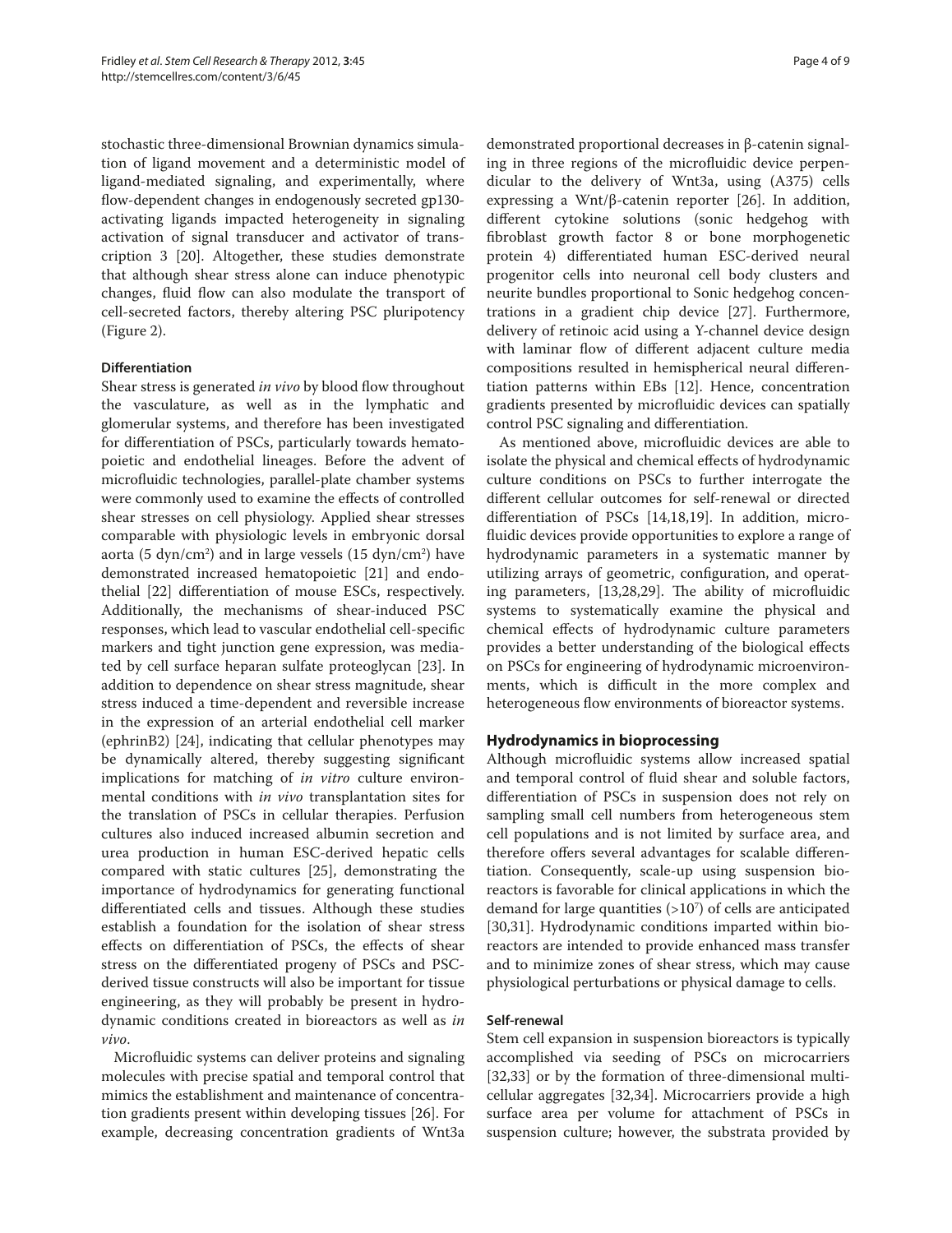the microcarriers can influence PSC attachment, growth, and pluripotency [32,35]. Expansion of human ESCs as aggregates with optimized bioprocessing parameters – including cell inoculation density, enzymatic dissociation medium, and rotation speed – resulted in a rapid scaleup strategy that produced clinically relevant numbers of human PSCs ( $\sim$ 2  $\times$  10<sup>9</sup> cells) over a 1-month period [36]. Additionally, monitoring and independent control of multiple vessels in parallel enabled the identification of important bioprocess parameters for PSC expansion, including cell inoculation density and aggregate formation [37]. Alternatively, antibody blocking of E-cadherinmediated cellular aggregation allowed the proliferation of mouse ESCs as single cells in shake-flask bioreactors [38]. Although expansion of PSCs using blocking antibodies may not be cost-effective, the use of small molecule inhibitors to similarly decrease cell aggregation may offer advantages by avoiding enzymatic passaging and limiting unwanted spontaneous differentiation of large multicellular aggregates, as shown by Rho-associated protein kinase inhibitor in combination with the application of heat shock to enhance cell survival and increase overall cell yield of human ESC lines [39].

Interestingly, hydrodynamic culture systems have demonstrated increased maintenance of pluripotency in comparison with static cultures during differentiation [40]. Bioreactor-derived chondrogenic, osteogenic, and cardiomyocytic cells differentiated from mouse ESCs augmented the development of teratomas upon implantation compared with those differentiated in static culture [41], illustrating the persistence of pluripotency during hydrodynamic differentiation. Although the mechanism for bioreactor maintenance of self-renewal is not clear, hydrodynamics appear to support increased PSC selfrenewal compared with static culture systems, even when using standard differentiation protocols. Hydrodynamicmediated self-renewal may offer advantages for the expansion of PSCs but also highlights the potential safety concerns regarding the potential tumorigenecity of differentiated PSC populations upon transplantation.

As described previously, perfusion provides continuous renewal of nutrients and elimination of waste products as well as introducing an additional external fluid flow term within bioreactors that can further modulate the fluid shear and transport profiles. The number of human ESCs was increased by 70% in monolayer perfusion culture compared with static conditions [42], which indicates that the continuous supply of nutrients and growth factors from conditioned medium can significantly enhance PSC expansion, thereby supporting the scalability of principles described within microfluidic systems. In addition to the influence of nutrients and signaling factors, controlling dissolved oxygen in a perfused stirred tank system improved the final yield of expanded human ESCs by 12-fold compared with traditional static culture [43], suggesting the importance of concurrent monitoring and control of the physiochemical environment for PSC culture.

#### **Differentiation**

Suspension hydrodynamic cultures have been utilized to promote PSC aggregation to form EBs and subsequent differentiation into each of the three germ layers. Rotary wall vessels increased the efficiency of EB formation by threefold compared with static culture, supported differentiation of human ESCs into primitive blood cells, and cartilage-like structures [44], as well as improving differentiation toward cardiomyocytes over static cultures [45]. Additionally, improved homogeneity of EB morphology and size have been demonstrated in stirred [46] and rotary [47] orbital cultures, which may be factors implicated in the enhanced standardization of differentiation within hydrodynamic cultures.

Shear stresses can be modulated within a particular culture system by altering the rotation speed to investigate the effects of fluid shear on PSC differentiation. Within rotary orbital shakers, changes in rotation speed varied the nominal shear stress ( $\sim$ 0.7 to 2.5 dyn/cm<sup>2</sup>) and modulated the EB size, morphology, and gene expression of mouse ESCs [47,48], suggesting that subtle changes in hydrodynamic properties can affect the relative proportions of differentiated cell phenotypes. Decreases in rotation speed (10 to 20 rpm) also decreased EB size in rotary wall vessels [49]. Additionally, changes in stirring speed in a bench-scale bioreactor demonstrated an optimal speed (65 rpm) for increased cell yields and cardiomyogenic differentiation [50]. However, changes in rotation speed in stirred-tank systems did not alter the efficiencies of osteogenic and chondrogenic [51] or hematopoietic [52] differentiation. These results suggest that modulation of hydrodynamic parameters via changes in agitation speeds within bioreactor culture systems can differentially alter PSC differentiated phenotypes.

While many studies have focused on variation of mixing parameters within a single hydrodynamic system, PSC differentiated phenotypes can also be modulated within different bioreactor configurations; a spinner flask with glass ball impeller improved human ESC differentiation towards cardiac and endothelial lineages over rotary wall, rotary orbital, and paddle-impeller spinnerflask systems [53]. In addition, differentiation to ckit<sup>+</sup> or sca1+ progenitor cell populations from mouse ESCs differed significantly between hydrodynamic environments created in spinner-flask or rotary wall vessels [52]. In perfusion bioreactors, human ESC aggregates exhibited similar characteristics to cells differentiated *in vivo* at the histological as well as transcriptional levels, compared with suspension EB cultures [54], highlighting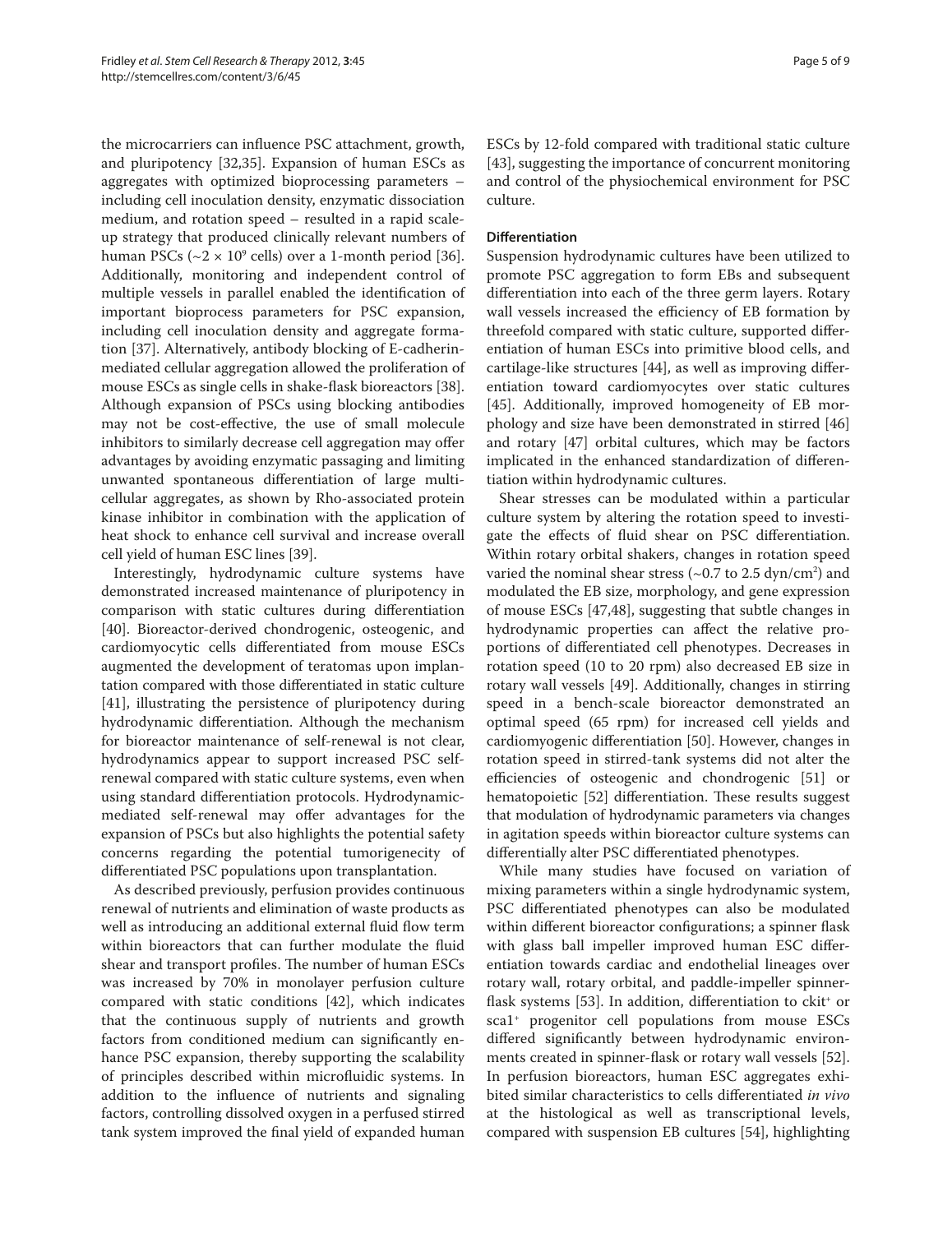a potential *in vitro* model that is comparable with *in vivo* multi-lineage differentiation. Although the precise mechanisms whereby hydrodynamic cultures modulate PSC cultures remain ill-defined, these studies indicate that the physical and/or chemical effect parameters introduced by hydrodynamic mixing in bioreactors modulate differentiation towards specific lineages.

The numerous factors governing PSC differentiation are often complex and interconnected; changes in the hydrodynamic environment therefore probably alter multiple biological parameters simultaneously. Isolating such parameters could offer a more mechanistic understanding of how PSC differentiation is specifically mediated by changes in the flow conditions, similar to the microfluidic studies described above. For example, it is unclear whether the previously discussed changes in PSC differentiation are due to the hydrodynamic environment or the EB size, both of which are modulated by rotation speed. Therefore, by maintaining uniform populations of size-controlled EBs in different rotation speeds (45 and 65 rpm) to isolate the impact of EB size on differentiation, EBs exhibited increased uniformity of differentiation, with subtle changes in the differentiation toward certain lineages [55]; however, despite the modest differences observed when normalizing for EB size and formation, the persistence of subtle phenotype changes indicates some role for hydrodynamics in modulating PSC fate decisions.

## **Induced pluripotent stem cells and reprogramming**

Both mouse and human somatic cells have been reprogrammed to yield pluripotent cells [56-58]; however, the large-scale generation of iPSCs has been limited, at least in part due to the scalable limitations of twodimensional, static cultures and the inherent inefficiency of most reprogramming methods. In addition to the advantages mentioned above for the utility of scalable hydrodynamic ESC cultures, the ability to rapidly reprogram and expand iPSCs offers additional advantages, including providing autologous sources of PSCs and enabling novel types of *in vitro* models of complex genetic diseases [59]. The expansion and differentiation of iPSCs have therefore been explored in hydrodynamic cultures, similar to ESCs described above, such as orbital shakers and stirred flasks [36,60-62].

In addition, somatic cells have been reprogrammed directly in suspension culture conditions. Mouse embryonic fibroblasts were transduced using retroviral vectors expressing reprogramming factors (Oct4, Sox2, Klf4 and c-Myc); after 12 days, stirred suspension cultures generated 50 million alkaline phosphatase-positive cells in suspension compared with only 4 million cells in adherent cultures [63]. The generation of iPSCs was also increased using doxycyline inducible reprogramming in suspension cultures to encourage apoptosis of incompletely reprogrammed cells, which cannot survive in suspension [64]. Overall, these studies demonstrate that suspension cultures can facilitate reprogramming without repeated selection via passaging of adherent cells, and therefore may improve the selection of iPSCs by taking advantage of the inability of anchorage-dependent cell populations to survive in suspension culture.

## **Integrated bioprocessing**

One potential advantage of suspension bioreactor systems is the development of integrated processes for the scalable generation of therapeutic cell populations (Figure 2). Integrating expansion and lineage-specific differentiation has been explored in several hydrodynamic culture systems [65-67]. In stirred cultures, human ESCs on microcarriers demonstrated proliferation comparable with that of human ESCs in dishes followed by efficient transition to definitive endoderm after exposure to soluble stimuli in the bulk medium [65]. In rotary wall cultures, expansion integrated with osteogenic differentiation generated cell growth and matrix formation of mouse ESCs encapsulated in alginic acid and gelatin hydrogels [66]. Integrated bioprocessing techniques exhibited utility for expansion and cryopreservation of pluripotent human ESCs, whereby the combination of cell microencapsulation with microcarrier technology improved production and storage of human ESCs with high expansion ratios (an approximately 20-fold increase in cell concentration) and high cell recovery yields (>70%) after cryopreservation [67].

Another potential use of hydrodynamic systems is for the efficient disaggregation of compact aggregates into single cells, for applications that require subsequent culture, purification, or transplantation steps. A capillary flow device capable of dissociating EBs was developed by exposing the ESC multicellular aggregates to different flow velocities  $(3.1, 6.2 \text{ and } 8.1 \text{ m/second)}$ ; however, this process resulted in the death of up to 50% of the released cells [68]. Interestingly, single cells demonstrated high viability (96%) when exposed to the highest velocity (8.1 m/second), indicating that the loss of viability is related to the dissociation of cellular adhesions rather than shear stress-mediated  $(25, 50 \text{ and } 65 \text{ N/m}^2)$  apoptosis. Using principles of fluid flow to dissociate single cells from cellular aggregates or microcarriers could provide a higher throughput and less cytotoxic method than enzymatic dissociation techniques. Ultimately, integrating techniques for the expansion, differentiation, and cryopreservation of PSCs could increase automation and efficiency for future bioprocessing applications.

To develop culture systems for good manufacturing practice (GMP) bioprocessing, the use of serum-free medium and automated, controlled systems via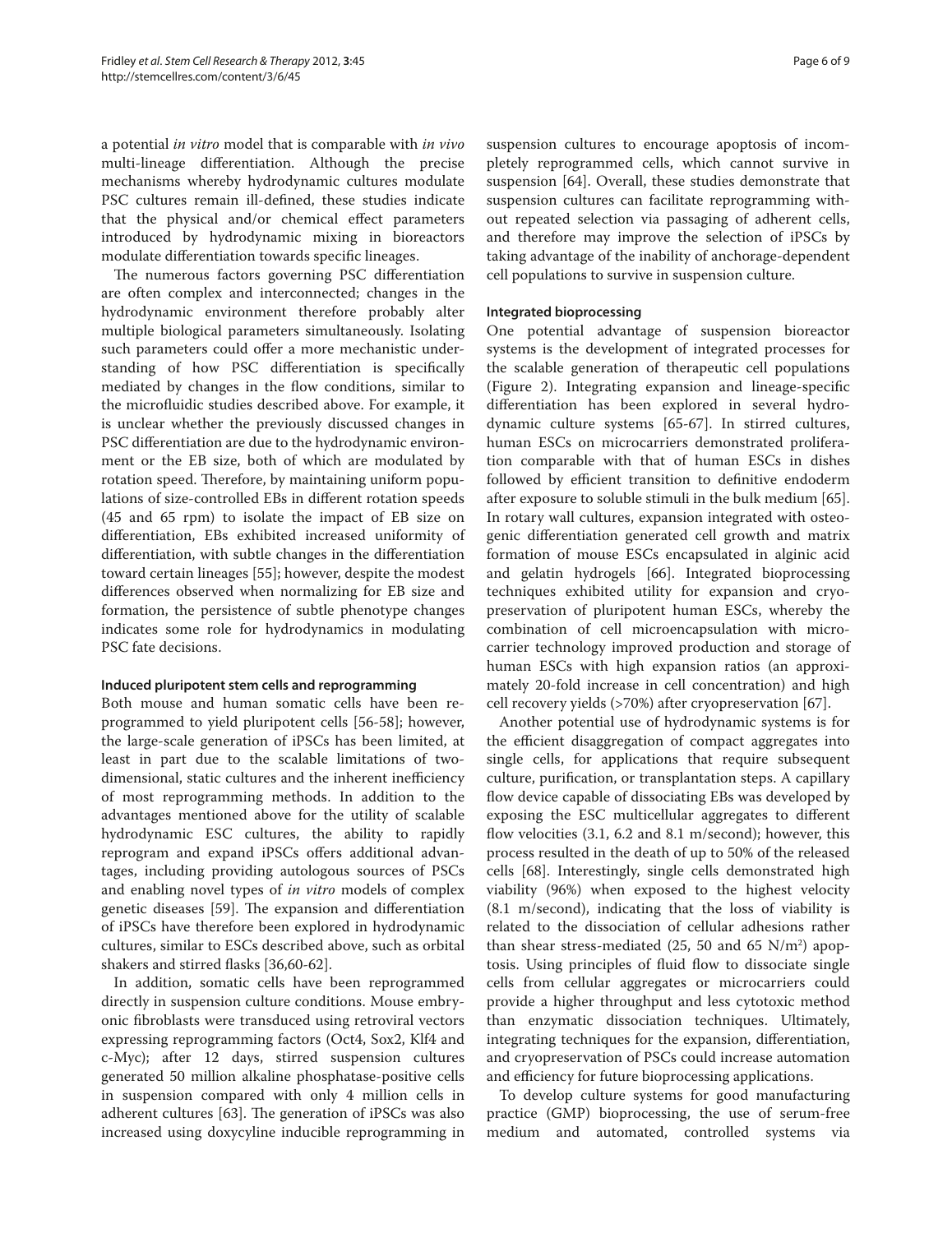hydro dynamic bioreactors could improve the clinical translation of PSCs. The inclusion of serum in culture media creates challenges for PSC expansion and differentiation by introducing lot-to-lot variability and xenogenic antigens into the cultures [69]. However, serum can buffer mammalian cells from physical damage due to mechanical stresses created within bioreactor cultures [70,71]; stem cell culture in serum-free conditions could therefore make the cells more sensitive to hydrodynamic forces. The ability to engineer hydrodynamic culture platforms without serum was demonstrated by adjusting the medium viscosities (0.9, 40, and 70 centipoise) using carboxymethyl cellulose; overall, more homogeneous size-controlled aggregates were generated using medium with a viscosity of 40 centipoise and an optimized rotation speed (50 rpm) [36]. The differentiation of mouse ESCs in serum-free cultures containing osteogenic cell-seeded microcarriers yielded successful incorporation into mouse (burr-hole) fractures in the tibiae without incidence of tumor formation [33,51].

A scalable, GMP platform produced 20% myosin heavy chain and α-actinin-expressing cardiomyocytes from human ESC [72], demonstrating efficient, scalable differentiation using GMP conditions. Cryopreserved human ESC banks created under GMP conditions in stirred cultures were optimized to increase the cell expansion rate, pluripotency, and cell yields using defined serumfree media, seeding density, and cell splitting interval [73]. Furthermore, mouse ESCs expressing Oct-4, Nanog, and SSEA-1 expanded by  $85 \pm 15$ -fold over 11 days in a fully controlled stirred-tank bioreactor by first optimizing the feeding regimen and cell inoculation procedure using spinner flasks  $[74]$ , indicating the ability to significantly scale-up PSC expansion from laboratory-scale hydrodynamic culture systems.

The integration of defined GMP protocols within hydrodynamic cultures may provide new opportunities for PSC expansion and differentiation by removing the variability related to common laboratory culture procedures, such as the use of serum and frequency of manual cell handling.

## **Conclusions: coupling pluripotent stem cell culture and hydrodynamics**

Dimensionless analysis and determination of the critical process parameters for each bioreactor system may direct PSC culture requirements; however, such parameters are expected to be different between bioreactors of different geometries as well as the desired cell phenotype. Additionally, the cellular processes regulating selfrenewal and differentiation cannot easily be attributed to a single parameter within hydrodynamic cultures. The behavior of hydrodynamic systems will therefore be better understood when fluid flow and cell culture characterizations can be coupled in devices to assess their interdependent influence in response to system perturbations. Decoupling hydrodynamic effects, including physical and chemical effects, from other perturbations in the microenvironment in high-throughput microfluidic systems could provide an improved understanding of the balance between the expansion and differentiation of PSCs, which can be translated to bioreactors for scalable, bioprocessing applications. Understanding the effects of hydrodynamics on pluripotent biology will enable the development of a complete bioprocess in scalable bioreactor systems for the expansion, differentiation, and subsequent storage of PSCs prior to their final intended use. Ultimately, controlled hydrodynamic processes for the high-throughput generation of cells will minimize labor-intensive multi-step approaches for applications of PSCs in cellular therapies and tissue engineering.

This article is part of a thematic series on Physical influences on stem cells edited by Gordana Vunjak-Novakovic. Other articles in the series can be found online at http://stemcellres.com/series/physical

#### **Abbreviations**

EB, embryoid body; ESC, embryonic stem cell; GMP, good manufacturing practice; iPSC, induced pluripotent stem cell; PSC, pluripotent stem cell.

#### **Competing interests**

The authors declare that they have no competing interests.

#### **Acknowledgments**

The authors are supported by funding from the National Institutes of Health (R01 GM088291 and R01 EB010061). MAK was supported by a National Science Foundation Graduate Research Fellowship and is currently supported by an American Heart Association Predoctoral Research Fellowship.

#### **Author details**

1 The Wallace H. Coulter Department of Biomedical Engineering, Georgia Institute of Technology and Emory University, 313 Ferst Drive, Atlanta, GA 30332, USA. 2 The Parker H. Petit Institute for Bioengineering and Bioscience, Georgia Institute of Technology, Atlanta, GA, 315 Ferst Drive, Atlanta, GA 30332, USA.

#### Published: 20 November 2012

#### **References**

- 1. Martin GR: Isolation of a pluripotent cell-line from mouse embryos cultured in medium conditioned by tetratocarcinoma stem-cells. Proc Natl Acad Sci U S A 1981, 78:7634-7638.
- 2. Ying Q-L, Stavridis M, Griffiths D, Li M, Smith A: Conversion of embryonic stem cells into neuroectodermal precursors in adherent monoculture. Nat Biotechnol 2003, 21:183-186.
- 3. Nakano T, Kodama H, Honjo T: Generation of lymphohematopoietic cells from embryonic stem cells in culture. Science 1994, 265:1098-1101.
- 4. Doetschman TC, Eistetter H, Katz M, Schmidt W, Kemler R: The in vitro development of blastocyst-derived embryonic stem cell lines: formation of visceral yolk sac, blood islands and myocardium. J Embryol Exp Morphol 1985, 87:27-45.
- 5. Batchelor GK: An Introduction to Fluid Dynamics. Cambridge: University Press; 1967.
- 6. Sucosky P, Osorio DF, Brown JB, Neitzel GP: Fluid mechanics of a spinnerflask bioreactor. Biotechnol Bioeng 2004, 85:34-46.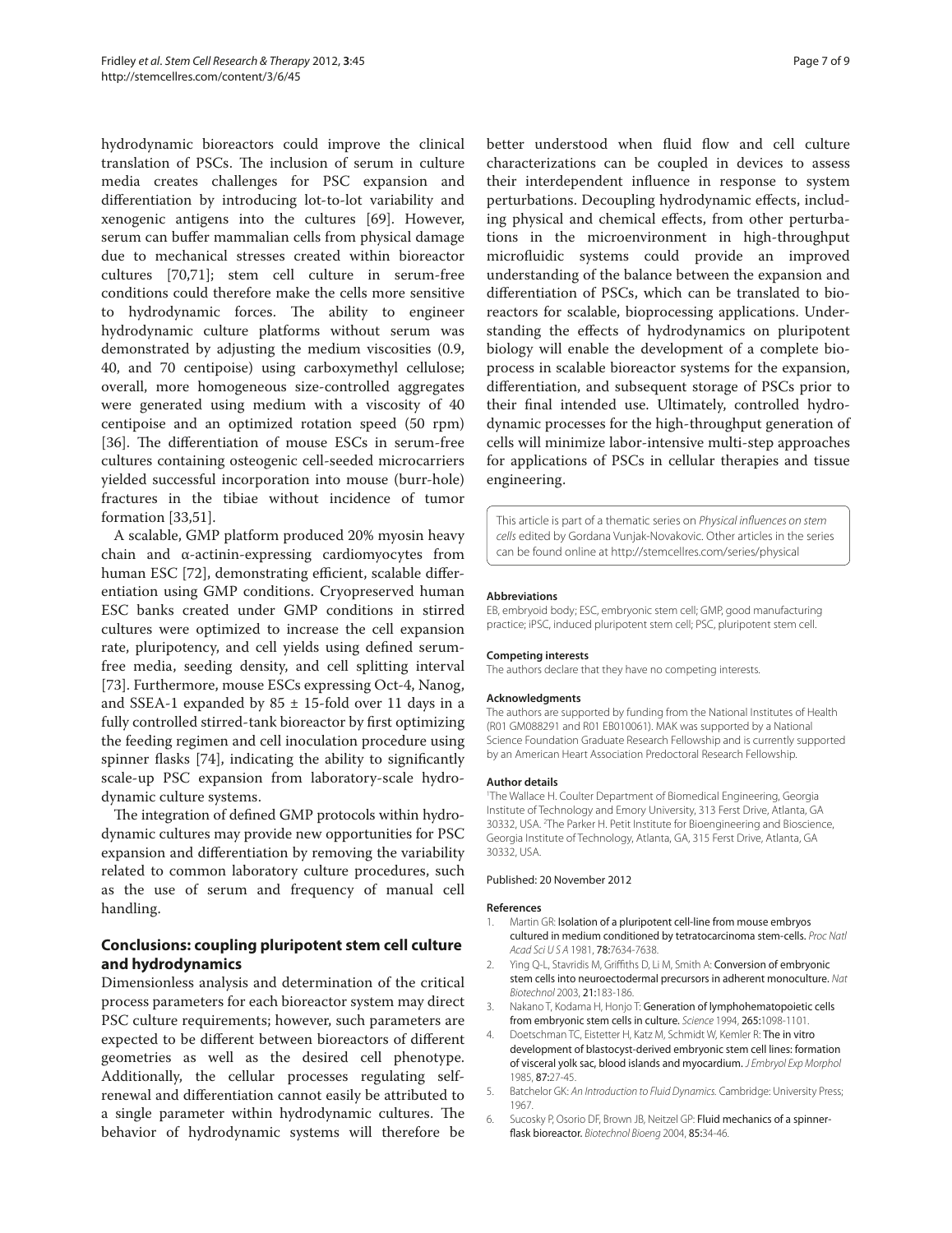- 7. Dusting J, Sheridan J, Hourigan K: A fluid dynamics approach to bioreactor design for cell and tissue culture. Biotechnol Bioeng 2006, 94:1196-1208.
- 8. Hutmacher DW, Singh H: Computational fluid dynamics for improved bioreactor design and 3D culture. Trends Biotechnol 2008, 26:166-172.
- 9. He JK, Li DC, Liu YX, Li X, Xu SL, Lu BH: Computational fluid dynamics for tissue engineering applications. J Mech Med Biol 2011, 11:307-323.
- 10. Elias CB, Desai RB, Patole MS, Joshi JB, Mashelkar RA: Turbulent shear stress – effect on mammalian cell culture and measurement using laser Doppler anemometer. Chem Eng Sci 1995, 50:2431-2440.
- 11. Begley CM, Kleis SJ: The fluid dynamic and shear environment in the NASA/ JSC rotating-wall perfused-vessel bioreactor. Biotechnol Bioeng 2000, 70:32-40.
- 12. Fung W-T, Beyzavi A, Abgrall P, Nguyen N-T, Li H-Y: Microfluidic platform for controlling the differentiation of embryoid bodies. Lab Chip 2009, 9:2591-2595.
- 13. Cimetta E, Figallo E, Cannizzaro C, Elvassore N, Vunjak-Novakovic G: Microbioreactor arrays for controlling cellular environments: design principles for human embryonic stem cell applications. Methods 2009, 47:81-89.
- 14. Toh YC, Voldman J: Fluid shear stress primes mouse embryonic stem cells for differentiation in a self-renewing environment via heparan sulfate proteoglycans transduction. Faseb J 2011, 25:1208-1217.
- 15. Wang DJ, Bodovitz S: Single cell analysis: the new frontier in 'omics'. Trends Biotechnol 2010, 28:281-290.
- 16. Prabhakarpandian B, Shen M-C, Pant K, Kiani MF: Microfluidic devices for modeling cell–cell and particle–cell interactions in the microvasculature. Microvasc Res 2011, 82:210-220.
- 17. Titmarsh D, Hidalgo A, Turner J, Wolvetang E, Cooper-White J: Optimization of flowrate for expansion of human embryonic stem cells in perfusion microbioreactors. Biotechnol Bioeng 2011, 108:2894-2904.
- 18. Blagovic K, Kim LLY, Voldman J: Microfluidic perfusion for regulating diffusible signaling in stem cells. PLoS One 2011, 6:e22892.
- 19. Przybyla LM, Voldman J: Attenuation of extrinsic signaling reveals the importance of matrix remodeling on maintenance of embryonic stem cell self-renewal. Proc Natl Acad Sci U S A 2012, 109:835-840.
- 20. Moledina F, Clarke G, Oskooei A, Onishi K, Gunther A, Zandstra PW: Predictive microfluidic control of regulatory ligand trajectories in individual pluripotent cells. Proc Natl Acad Sci U S A 2012, 109:3264-3269.
- 21. Adamo L, Naveiras O, Wenzel PL, McKinney-Freeman S, Mack PJ, Gracia-Sancho J, Suchy-Dicey A, Yoshimoto M, Lensch MW, Yoder MC, García-Cardeña G, Daley GQ: Biomechanical forces promote embryonic haematopoiesis. Nature 2009, 459:1131-1135.
- 22. Ahsan T, Nerem RM: Fluid shear stress promotes an endothelial-like phenotype during the early differentiation of embryonic stem cells. Tissue Eng Part A 2010, 16:3547-3553.
- 23. Nikmanesh M, Shi Z-D, Tarbell JM: Heparan sulfate proteoglycan mediates shear stress-induced endothelial gene expression in mouse embryonic stem cell-derived endothelial cells. Biotechnol Bioeng 2012, 109:583-594.
- 24. Masumura T, Yamamoto K, Shimizu N, Obi S, Ando J: Shear stress increases expression of the arterial endothelial marker ephrinB2 in murine ES cells via the VEGF-notch signaling pathways. Arterioscl Thromb Vasc 2009, 29:2125-2131.
- 25. Miki T, Ring A, Gerlach J: Hepatic differentiation of human embryonic stem cells is promoted by three-dimensional dynamic perfusion culture conditions. Tissue Eng Part C Methods 2011, 17:557-568.
- 26. Cimetta E, Cannizzaro C, James R, Biechele T, Moon RT, Elvassore N, Vunjak-Novakovic G: Microfluidic device generating stable concentration gradients for long term cell culture: application to Wnt3a regulation of beta-catenin signaling. Lab Chip 2010, 10:3277-3283.
- 27. Park JY, Kim S-K, Woo D-H, Lee E-J, Kim J-H, Lee S-H: Differentiation of neural progenitor cells in a microfluidic chip-generated cytokine gradient. Stem Cells 2009, 27:2646-2654.
- 28. Figallo E, Cannizzaro C, Gerecht S, Burdick JA, Langer R, Elvassore N, Vunjak-Novakovic G: Micro-bioreactor array for controlling cellular microenvironments. Lab Chip 2007, 7:710-719.
- 29. Abaci HE, Devendra R, Soman R, Drazer G, Gerecht S: Microbioreactors to manipulate oxygen tension and shear stress in the microenvironment of vascular stem and progenitor cells. Biotechnol Appl Biochem 2012, 59:97-105.
- 30. Giordano A, Galderisi U, Marino IR: From the laboratory bench to the patients bedside: an update on clinical trials with mesenchymal stem cells. J Cell Physiol 2007, 211:27-35.
- 31. Stiff PJ, Micallef I, Nademanee AP, Stadtmauer EA, Maziarz RT, Bolwell BJ, Bridger G, Marulkar S, Hsu FJ, DiPersio JF: Transplanted CD34(+) cell dose is associated with long-term platelet count recovery following autologous peripheral blood stem cell transplant in patients with non-Hodgkin lymphoma or multiple myeloma. Biol Blood Marrow Transplant 2011, 17:1146-1153.
- 32. Fok EYL, Zandstra PW: Shear-controlled single-step mouse embryonic stem cell expansion and embryoid body-based differentiation. Stem Cells 2005, 23:1333-1342.
- 33. Alfred R, Radford J, Fan J, Boon K, Krawetz R, Rancourt D, Kallos MS: Efficient suspension bioreactor expansion of murine embryonic stem cells on microcarriers in serum-free medium. Biotechnol Progr 2011, 27:811-823.
- 34. Zweigerdt R, Olmer R, Singh H, Haverich A, Martin U: Scalable expansion of human pluripotent stem cells in suspension culture. Nat Protoc 2011, 6:689-700.
- 35. Chen AKL, Chen XL, Choo ABH, Reuveny S, Oh SKW: Critical microcarrier properties affecting the expansion of undifferentiated human embryonic stem cells. Stem Cell Res 2011, 7:97-111.
- 36. Abbasalizadeh S, Larijani MR, Samadian A, Baharvand H: Bioprocess development for mass production of size-controlled human pluripotent stem cell aggregates in stirred suspension bioreactor. Tissue Eng Part C Methods 2012. doi: 10.1089/ten.TEC.2012.0161. [Epub ahead of print]
- 37. Olmer R, Lange A, Selzer S, Kasper C, Haverich A, Martin U, Zweigerdt R: Suspension culture of human pluripotent stem cells in controlled, stirred bioreactors. Tissue Eng Part C Methods 2012. doi: 10.1089/ten.TEC.2011.0717. [Epub ahead of print]
- 38. Mohamet L, Lea ML, Ward CM: Abrogation of E-cadherin-mediated cellular aggregation allows proliferation of pluripotent mouse embryonic stem cells in shake flask bioreactors. PLoS One 2010, 5:e12921
- 39. Singh H, Mok P, Balakrishnan T, Rahmat SNB, Zweigerdt R: Up-scaling single cell-inoculated suspension culture of human embryonic stem cells. Stem Cell Res 2010, 4:165-179.
- 40. Shafa M, Krawetz R, Zhang Y, Rattner JB, Godollei A, Duff HJ, Rancourt DE: Impact of stirred suspension bioreactor culture on the differentiation of murine embryonic stem cells into cardiomyocytes. BMC Cell Biol 2011, 12:53.
- 41. Taiani JT, Krawetz RJ, Zur Nieden NI, Elizabeth Wu Y, Kallos MS, Matyas JR, Rancourt DE: Reduced differentiation efficiency of murine embryonic stem cells in stirred suspension bioreactors. Stem Cells Dev 2010, 19:989-998.
- 42. Fong WJ, Tan HL, Choo A, Oh SK: Perfusion cultures of human embryonic stem cells. Bioprocess Biosyst Eng 2005, 27:381-387.
- 43. Serra M, Brito C, Sousa MFQ, Jensen J, Tostoes R, Clemente J, Strehl R, Hyllner J, Carrondo MJT, Alves PM: Improving expansion of pluripotent human embryonic stem cells in perfused bioreactors through oxygen control. J Biotechnol 2010, 148:208-215.
- 44. Gerecht-Nir S, Cohen S, Itskovitz-Eldor J: Bioreactor cultivation enhances the efficiency of human embryoid body (hEB) formation and differentiation. Biotechnol Bioeng 2004, 86:493-502.
- Wang XL, Wei GF, Yu WT, Zhao YS, Yu XJ, Ma XJ: Scalable producing embryoid bodies by rotary cell culture system and constructing engineered cardiac tissue with ES-derived cardiomyocytes in vitro. Biotechnol Progr 2006, 22:811-818.
- 46. Cameron CM, Hu WS, Kaufman DS: Improved development of human embryonic stem cell-derived embryoid bodies by stirred vessel cultivation. Biotechnol Bioeng 2006, 94:938-948.
- Carpenedo RL, Sargent CY, McDevitt TC: Rotary suspension culture enhances the efficiency, yield, and homogeneity of embryoid body differentiation. Stem Cells 2007, 25:2224-2234.
- 48. Sargent CY, Berguig GY, Kinney MA, Hiatt LA, Carpenedo RL, Berson RE, McDevitt TC: Hydrodynamic modulation of embryonic stem cell differentiation by rotary orbital suspension culture. Biotechnol Bioeng 2010, 105:611-626.
- 49. Rungarunlert S, Klincumhom N, Bock I, Nemes C, Techakumphu M, Pirity MK, Dinnyes A: Enhanced cardiac differentiation of mouse embryonic stem cells by use of the slow-turning, lateral vessel (STLV) bioreactor. Biotechnol Lett 2011, 33:1565-1573.
- 50. Schroeder M, Niebruegge S, Werner A, Willbold E, Burg M, Ruediger M, Field LJ, Lehmann J, Zweigerdt R: Differentiation and lineage selection of mouse embryonic stem cells in a stirred bench scale bioreactor with automated process control. Biotechnol Bioeng 2005, 92:920-933.
- 51. Alfred R, Taiani JT, Krawetz RJ, Yamashita A, Rancourt DE, Kallos MS: